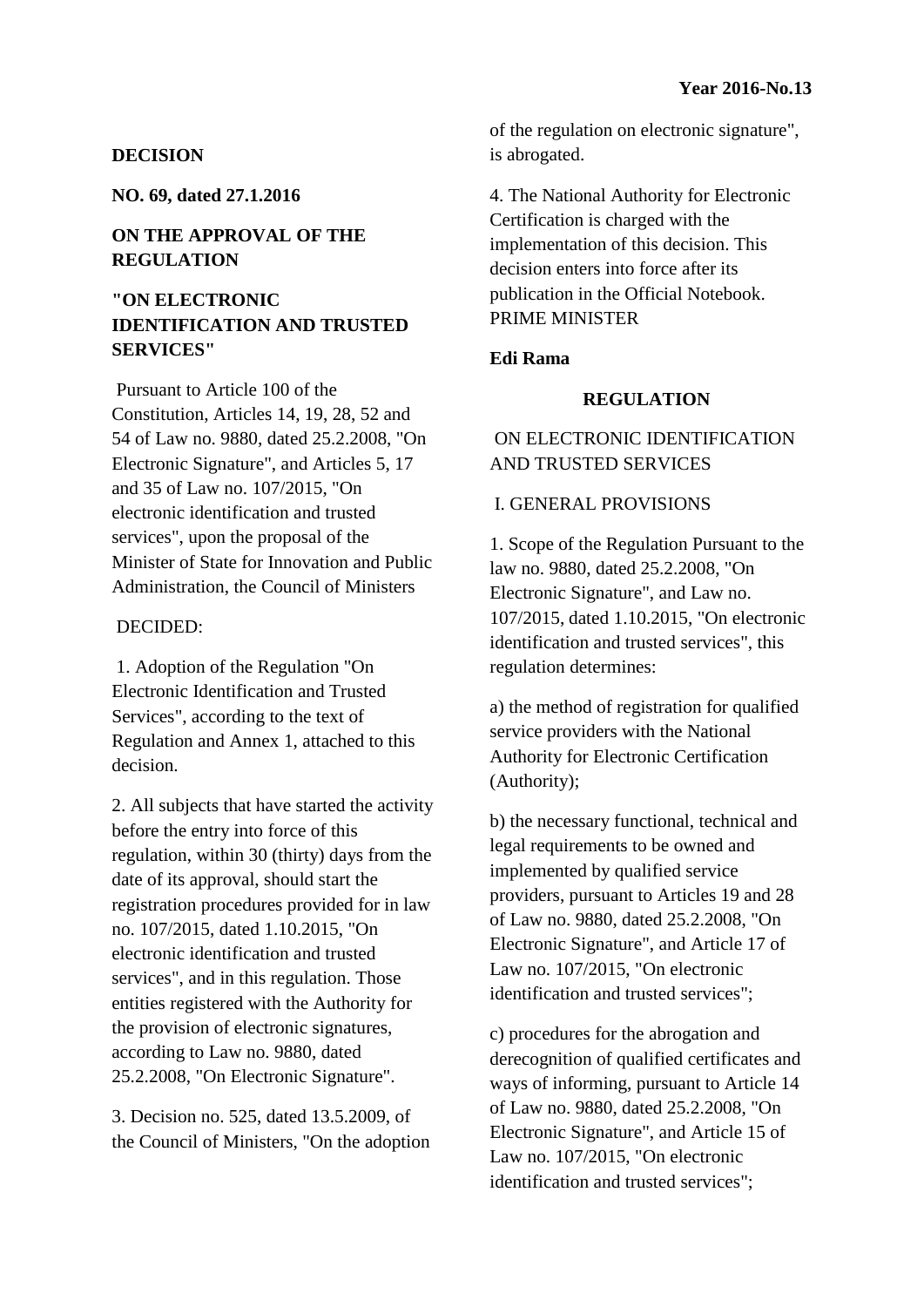d) conformity and assessment bodies, pursuant to article 52, of law no. 9880, dated 25.2.2008, "On Electronic Signature", and Article 33, of Law no. 107/2015, "On electronic identification and trusted services"; e) recognition and acceptance of electronic identification of trusted and foreign products, pursuant to Article 54 of Law no. 9880, dated 25.2.2008, "On Electronic Signature", and Article 34, of Law no. 107/2015, "On electronic identification and trusted services".

# 2. Definitions

The terms used in this regulation have the same meaning as those provided in Law no. 107/2015, "On electronic identification and trusted services".

# II. REGISTRATION

# 3. Registration in the Authority

a) The Trustee is registered with the Authority within 30 (thirty) days from the date of commencement of the activity and submits the necessary documentation confirming that the entity meets all the conditions set forth in the law and this regulation;

b) The Authority has the right to request additional information or to prepare detailed technical guidance regarding the technical, professional and legal requirements set forth in the law and this regulation and related to the exercise of the activity by qualified trust service providers or a conformity and assessment bodies; c) Registration in the authority must, at a minimum, be accompanied by the following data and documents:

i) the name and address of the qualified service provider;

ii) relevant evidence of commencement of the activity;

iii) documents proving that it meets the legal, professional, technical and financial requirements set forth in the law and this regulation;

iv) any other document relating to the activity to be carried out, according to the list of documents approved by the Authority.

d) The formulation of all documentation submitted to the Authority shall be in accordance with the legislation in force in the Republic of Albania.

# III. LEGAL, TECHNICAL, PROFESSIONAL AND FINANCIAL **CONDITIONS**

4. Legal Reliability Qualified service provider that commences the activity must prove that it meets the following requirements:

a) To be a legal or natural person registered in the Republic of Albania, according to the legislation in force ;

b) Not to be sentenced by a final court decision for any of the following offenses:

i) theft;

ii) fraud;

iii) corruption;

iv) Money laundering;

v) Participation in criminal organizations;

c) Have paid all tax liabilities, as evidenced by the relevant documentation for these obligations.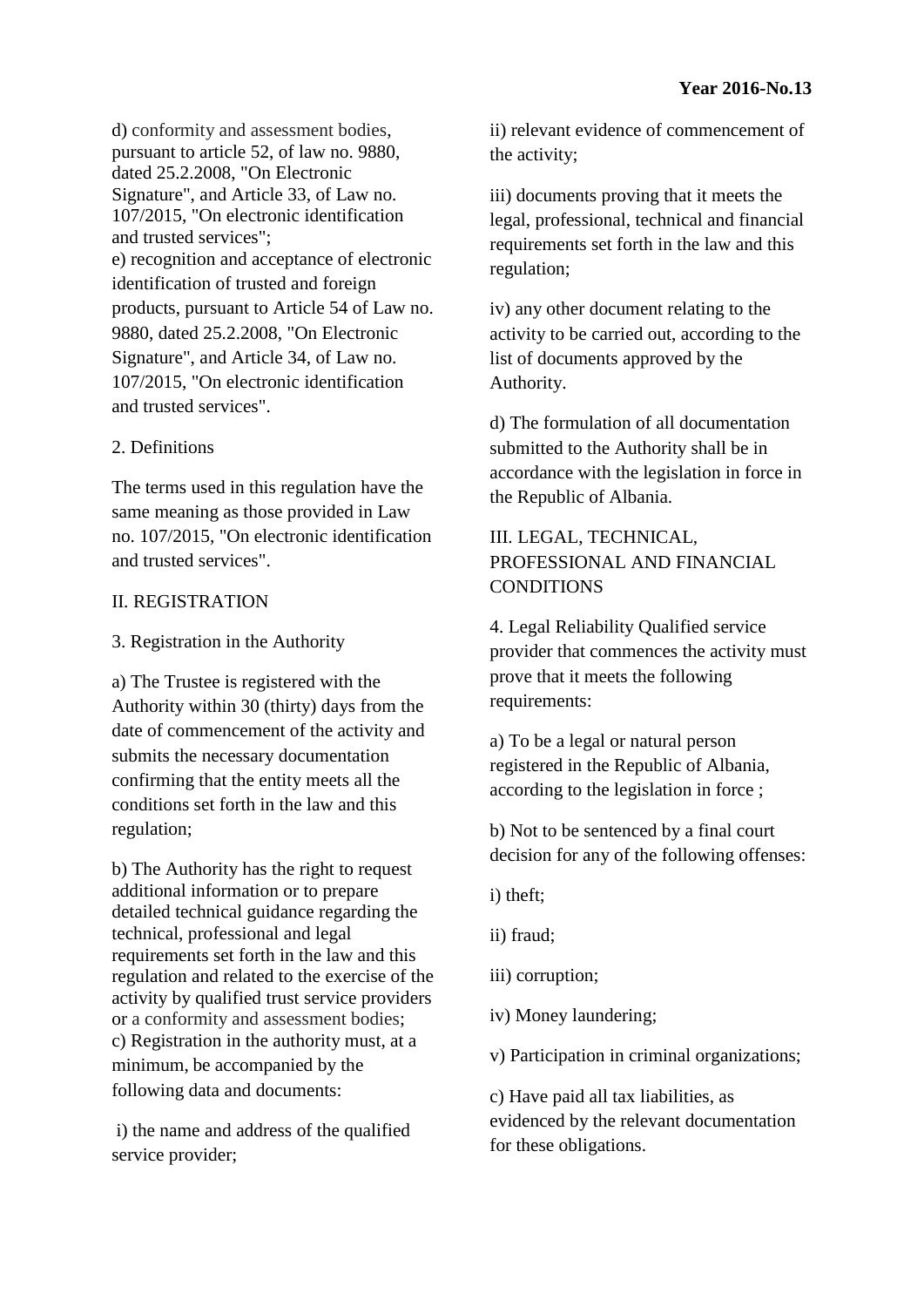d) Not be in the process of bankruptcy and its capital is in the process of confiscation, and when its business activity is suspended or is under way for any of the matters referred to in point "b", point 4, this regulation.

5. Technical reliability

5.1 General technical requirements fulfilled by the qualified trust service provider

a) A qualified service provider for security management applies methods that are in accordance with internationally recognized standards for electronic identification and trusted services ;

b) The reliability of the system used and the technical and cryptographic security of the processes to be carried out shall be confirmed after passing the tests required by the a conformity and assessment bodies ;

c) The methods used for assessing the security of the system used shall be based on the methods provided by the standards ISO 15408 and ISO 27001 (International Standardization Organizations) or more advanced or equivalent methods that are capable of assessing security;

d) Any equipment or system used for certification by a qualified service provider for the creation, signature, storage and administration of certificates should be designed for this purpose only;

e) Any system and technical equipment used by a qualified service provider for the provision of a service for the creation, storage and administration of certificates shall be designed for use only for this purpose and for no other;

f) Testing to verify the reliability of systems and equipment used by trusted and requested service providers pursuant to letter "b" of point 5.1 of this regulation shall normally take place every 2 (two) years and whenever there are changes in the system, which require verification of confidentiality after each change;

g) The creation, storage and use of private keys of each qualified service provider must be carried out within the system, with a protection profile, in accordance with the safety requirements of the EAL level 3 (Assessment of the Level of Guarantee) safety or more advanced, in accordance with ISO 15408 or other specifications with equivalent security levels;

h) The certification service provider uses equipment and technology to enable the performance of basic functions as follows:

i) testing to prove the origin of the information received and exchanged;

ii) testing the integrity of the exchanged messages;

iii) archiving information on the work done with respect to issuing electronic certificates;

iv) ensuring the integrity of the stored and exchanged data, including the cryptographic keys used;

v) the storage of private keys used by the qualified service provider;

vi) administration of access to information sources related to electronic identification and trusted data creation, list of certificates that have been revoked / abolished and the official correspondence stored in the system;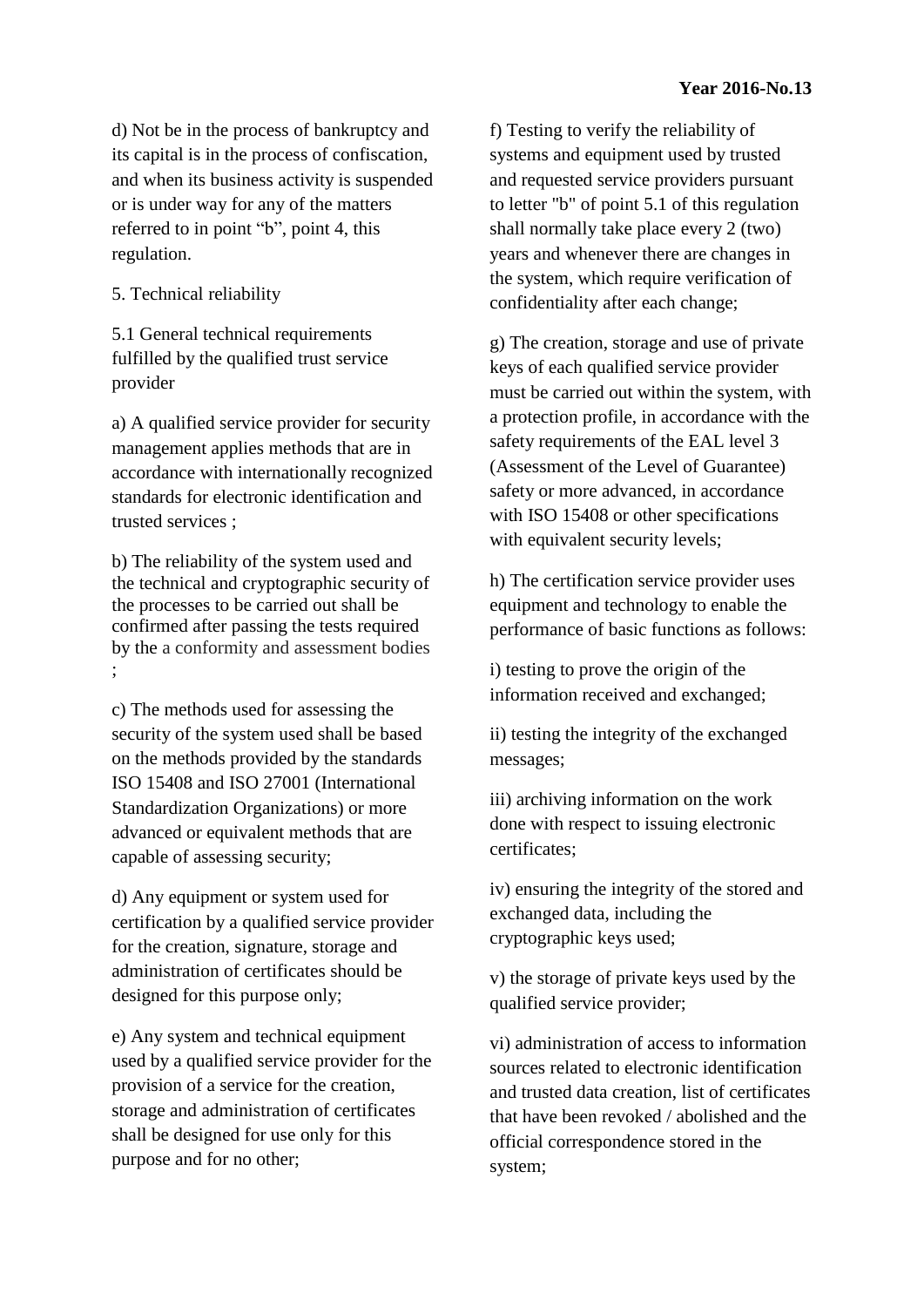vii) creation and archiving of internal audit reports;

i) Each qualified service provider shall carry out the following functions through the equipment and technology installed by him:

i) to test electronic identification and trusted services in accordance with the technical requirements provided by the European Telecommunication Standards Institute ( ETSI) and by the European Committee for Standardization (CEN / ISSS);

ii) be able to use the OCSP (Status Online Certificate Protocol on-line) protocol;

iii) the Certification Service Provider, for equipment and technology standards not specified in this Regulation, uses the international standards of specialized bodies such as the European Telecommunications Standards Institute (ETSI), the European Committee for Standardization (CEN / ISSS).

5.2 Technical Documentation Required by Qualified Trusted Provider A. Statement of Practice and Certified Trustee Certification Policy

1. A qualified Trusted Provider will determine the certification policies and practices for trusted services that offers. These documents, after being approved by the Authority, are published and communicated to third parties.

2. A qualified service provider shall notify the Authority of any changes it intends to carry out in the practice statement and certification policy. Upon approval by the Authority, these documents shall be

immediately available, in accordance with point 1.

3. A qualified service provider shall establish in its practices specific provisions which provide for termination of service.

B. Documentation on Terms and Conditions for Providing Electronic Identification and Trusted Services

A qualified Trusted Provider makes available to Applicants and Product Holders providing all necessary terms and conditions. These terms and conditions shall specify:

a) the policies to be applied for the provision of trusted service;

b) any restriction on the use of the service;

c) the obligations of the holder of the certificate;

d) restrictions on the use of services, including limitations on damages arising out of the use of services in excess of these limitations, if any;

e) Applicable legislation;

f) procedures for appeals and settlement of disputes;

g) Information on the ways of contacting a qualified service provider. Certificates holders will be immediately notified of the required changes to the terms and conditions.

C. Information Security Policy Document

A qualified service provider must have an information security policy document that sets out the approach of a qualified service provider to manage its information security. Especially: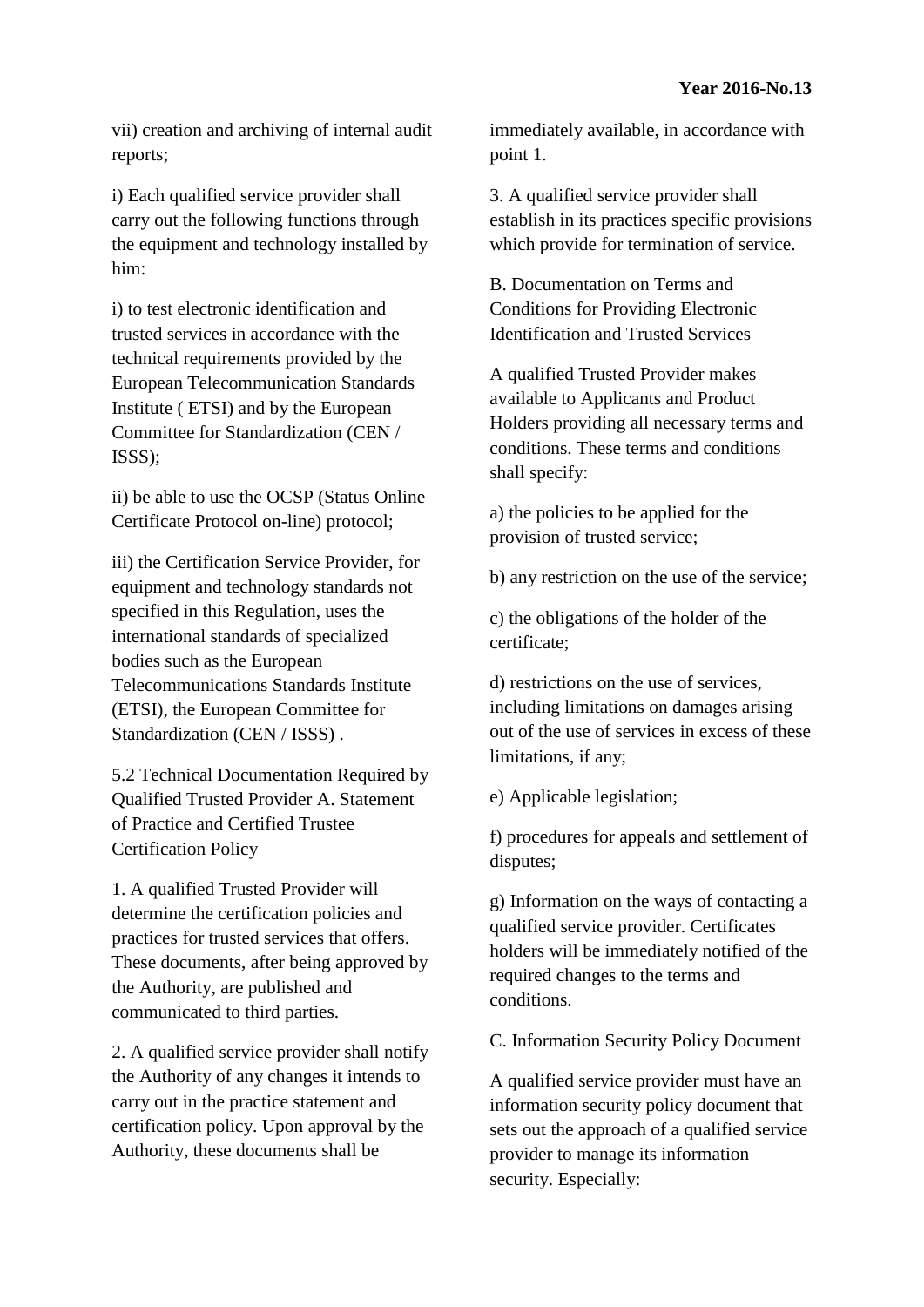1. The information security policy of a qualified service provider is documented, enforced and maintained, including security controls and operating procedures for systems and information support tools provided by a qualified service provider trusted.

2. The information security policy of the trusted provider of trusted services and inventory of information security assets under point 6.4 shall be revised at scheduled intervals and in any event when changes occur. Any change that will affect the security level should be reflected in the policy document. Configuring trusted service provider systems will be regularly checked for changes that violate security policies.

## 6. Professional Credibility

## 6.1 Reliability of the Provider

The qualified trust service provider guarantees that it operates legally and reliably by providing evidence that it meets the applicable legal and technical requirements under the applicable electronic identification and trusted legislation. The management and operation of a qualified service provider rely on credible policies, which consist in:

a) the organization in such a way that the creation and issuance of electronic certificates is separated from any other activity;

b) the forecast of performing the creation, storage, use and restoration of private codes, with the simultaneous participation of at least two authorized persons;

c) a clear definition of the protected physical area, where all control codes are kept and where the certificates issued are managed and the authorization of certain employees enjoying the right of access to the protected area;

d) the practice of providing a trusted service, which should be nondiscriminatory;

e) service accessible to all applicants, as specified in the terms and conditions set by the qualified service provider;

f) sufficient financial resources to cover damages caused in accordance with law no. 9880, dated 25.2.2008, "On Electronic Signature", and Law no. 107/2015, "On electronic identification and trusted services";

g) policies and procedures for resolving with understanding the complaints and disputes with customers or other parties about the security of services or any other related matter.

## 6.2 Personnel Credibility

The management and operation of a trusted provider of trusted services relies on policies that determine the division of duties and areas of responsibility according to the following criteria:

a) Employ staff who possess the expertise, credibility, experience and qualifications required and who have received training regarding security and rules of personal data protection for services provided by job function;

b) Employs staff in accordance with letter "b" of point 4 of this regulation;

c) Establishes disciplinary sanctions for staff in case of violation of the policies or procedures established by it;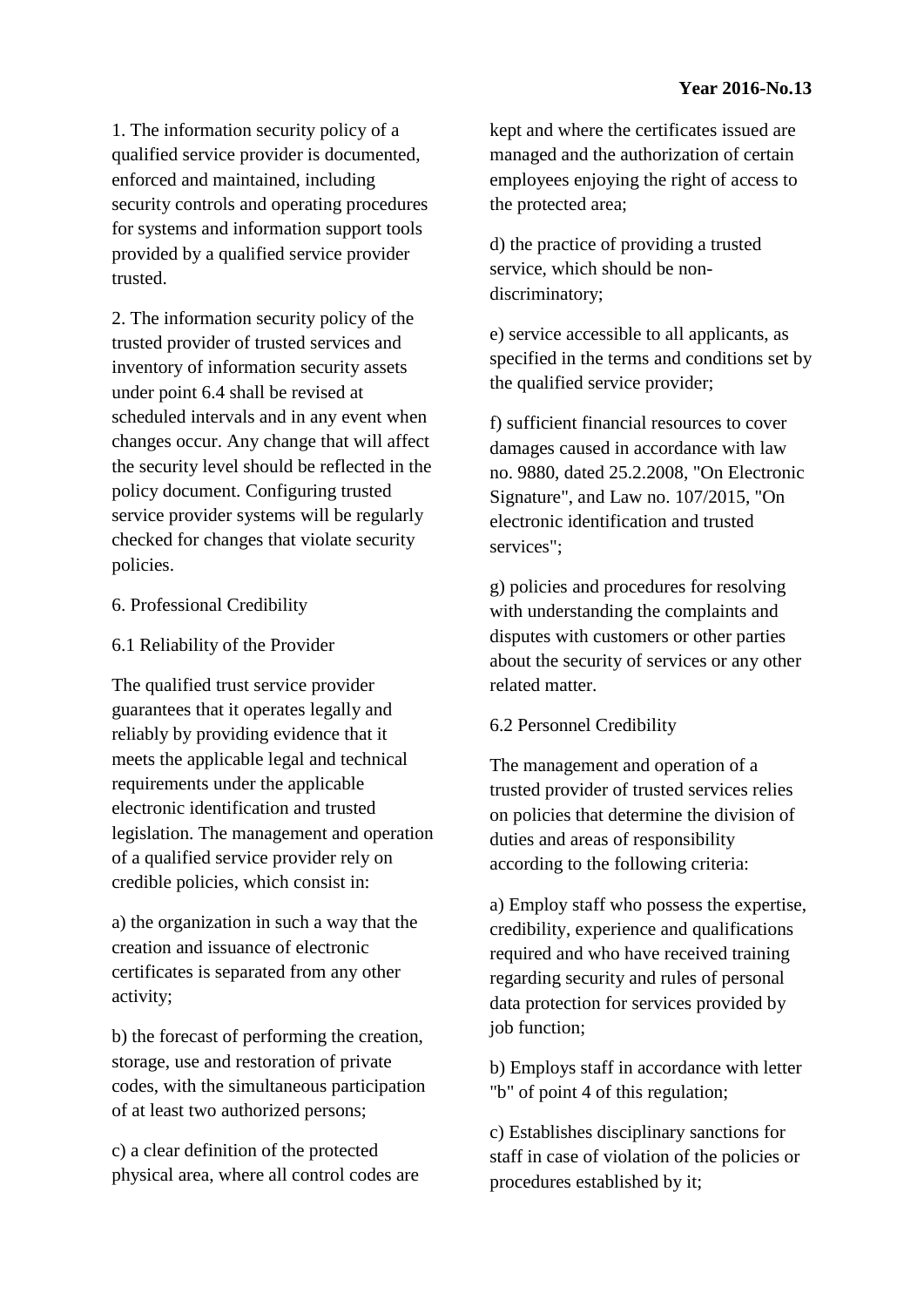d) The roles and responsibilities of security, as specified in the trusted security service provider's management policy, shall be documented in job descriptions or other approved documents for dedicated personnel. Trusted roles, which depend on the reliability of the trusted service provider's operation, must be clearly identified. Responsibilities on these roles are:

i) security officers are responsible for administering the implementation of security practices;

ii) system administrators are responsible for the installation, configuration and maintenance of reliable systems of a qualified service provider trusted service provider;

iii) system operators are responsible for the operation of trusted systems on a daily basis and to perform support and recovery of the system;

iv) system auditors are responsible for controlling the archives and auditing the systems logs of the qualified service provider;

e) Determines in the description of the work of the employees the assignment of duties, access categorized according to the levels and privileges;

f) Ensures that trusted roles personnel are not in conflict of interest, in order to avoid the activity of a qualified service provider.

## 6.3 Asset Management

A qualified trusted provider provides an adequate level of asset protection, including asset information. It also keeps an inventory of all asset information and

assigns a classification in accordance with the risk assessment. All assets must be identified and invented. A qualified service provider must document the importance of these assets. The asset inventory should contain all the information needed to restore disaster-led services. For the foregoing, the classification of information should be documented for each asset. Based on the importance, business value and security classification, the level of protection should be proportionate to the importance of the asset.

Assets can be of different types. Some examples are:

- Information: databases, electronic files, contracts and agreements, system documentation, user manuals, training materials, operational and support procedures, business continuity plans, audit trails, archived information etc .;

- Software assets: applications, system software, software development tools etc .;

- Physical assets: computer equipment, communication equipment, mobile media, etc .;

- Services: computer and communications services, support services such as heating / cooling, electricity etc.;

-Human resources: employees and their qualifications, skills and experience. Each asset must be owned by a designated structure of a qualified service provider. The asset owner should be responsible for the proper classification of assets as well as the periodic review of the restriction and rating of access, taking into account applicable control access policies.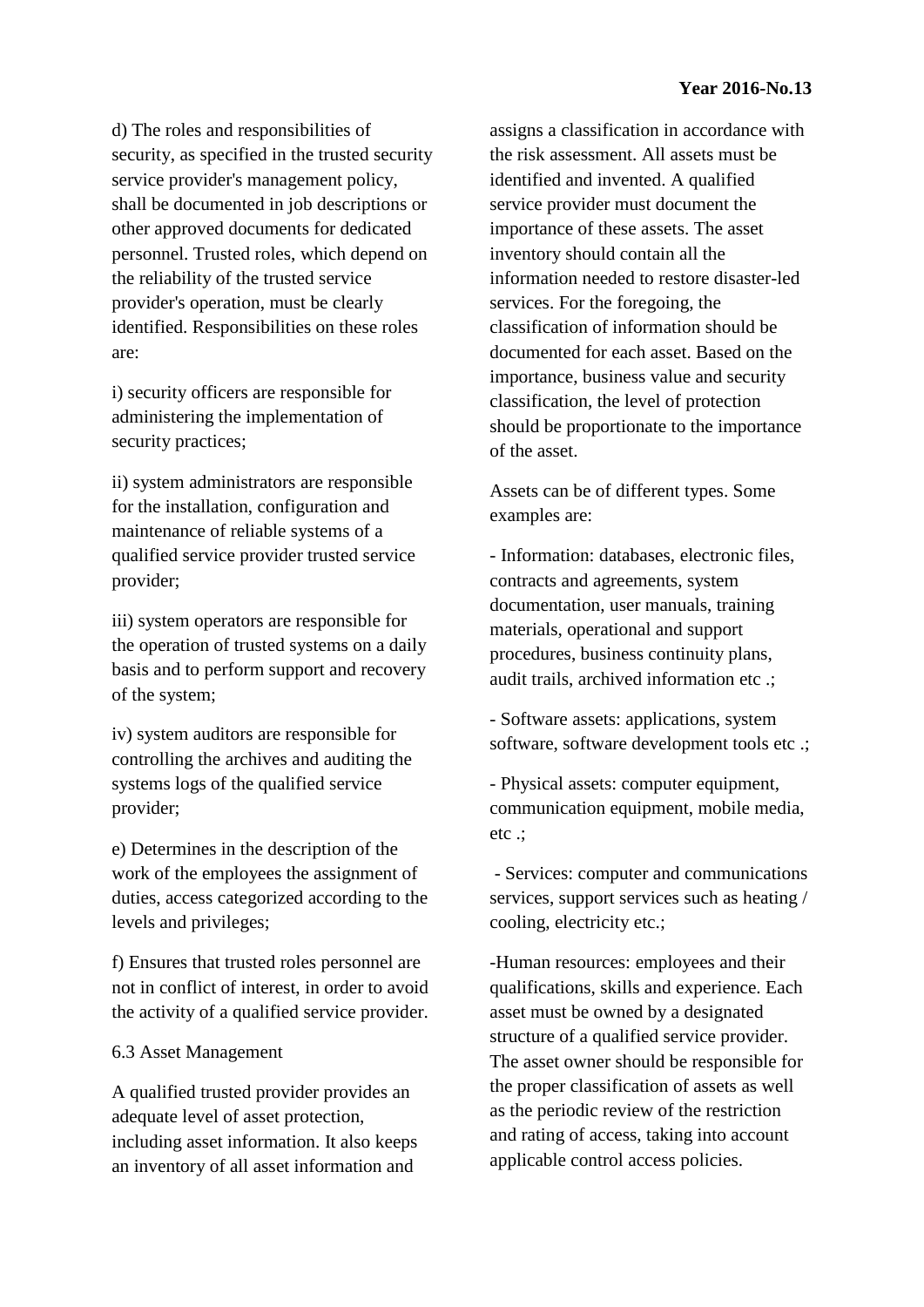6.4 Management of Information Storage Media

Each medium is handled securely, in accordance with the requirements of the information classification scheme. Media containing sensitive data is eliminated when it is no longer needed.

## 6.5 Access Control

Access to a qualified service provider system should be restricted to authorized individuals only. Levels and access schemes should be in compliance with the relevant specifications in the standards adopted by the European Telecommunications Standards Institute (ETSI) and the European Committee for Standardization (CEN / ISSS).

### 6.6 Cryptographic Controls

Security controls shall be implemented for the management of any cryptographic key and / or cryptographic device based on established standards and compliance with the security requirements that these devices provide throughout their life cycle.

#### 6.7 Physical and environmental security

The qualified trust service provider controls physical access to system components whose reliability is critical to trusted services and minimizes the risk associated with physical security. System components and standards for physical and environmental safety are defined in policy documents in accordance with the relevant specifications in the standards adopted by the European Telecommunications Standards Institute (ETSI) and the European Committee for Standardization (CEN / ISSS).

#### 6.8 Operations Security

A qualified service provider uses trusted systems and products protected by modifications and guarantees technical security and process reliability. The manner of their use and protection is set out in Annex no. 1, attached to this Regulation, in accordance with the relevant specifications in the standards approved by the European Telecommunications Standards Institute (ETSI) and the European Committee for Standardization (CEN / ISSS). 6.9 Network Security

Qualified trust service provider enforce relevant network and system protection legislation against possible attacks and defines protection policies in accordance with the relevant specifications in standards approved by the European Standards Institute Telecommunications (ETSI) and the European Committee for Standardization (CEN / ISSS).

#### 6.10 Incident Management

A qualified trust service provider raises an information technology process monitoring system related to system access to incident management. The mode of operation of this system is set out in Annex no. 1, attached to this Regulation, in accordance with the relevant specifications in the standards adopted by the European Telecommunications Standards Institute (ETSI) and the European Committee for Standardization (CEN / ISSS).

6.11 Data retention and collection of evidence

The qualified trust service provider retains all information about the data generated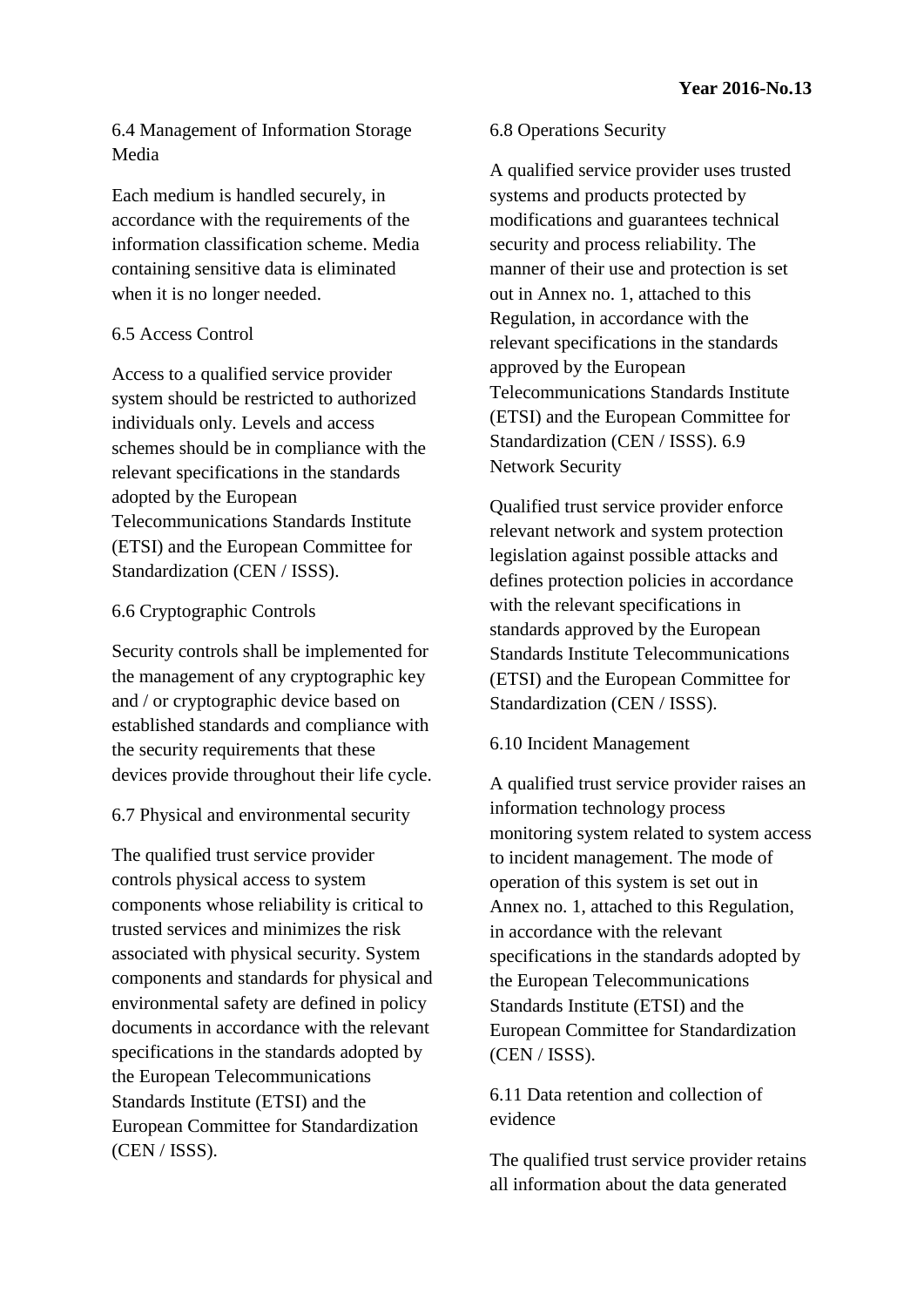during the work processes, in particular for the purpose of obtaining evidence in legal proceedings and for the purpose of ensuring continuity of the service, in accordance with law no. 9887, dated 10 March 2008, "On the protection of personal data". The procedures for data retention and collection of evidence are set out in the policy document drafted and approved by the qualified trust service provider in accordance with Albanian legislation and with the relevant specifications in the standards approved by the European Telecommunications Standards Institute (ETSI) and by the European Committee for Standardization (CEN / ISSS) EC.

## 6.12 Continuity Management

The qualified trust service provider has the obligation to develop procedures to evaluate and ensure continuity of activity in emergencies arising from natural disasters, human error, intentional interventions. In the event of disasters, including the private key signing of the root key signature or access credentials on the systems which enable the provision of trusted services, the qualified trust service provider has the obligation to guarantee continuity of work and data retrieval.

#### 6.13 Risk assessment

A qualified trust service provider, after identifing, analyzing and evaluating the risk of providing trusted services, including management and technical issues, applies appropriate risk treatment measures. Risk treatment measures should ensure that the level of safety is proportionate to the risk levels. The trusted service qualified provider determines all the security requirements and operational procedures that are required to implement the selected risk

treatment measures, which are documented in the information security policies and the trusted service statement. The assessment is reviewed and updated continuously.

6.14 Interruption of the trusted service provider services

a) In cases of the activity termination of a qualified service provider, the continued maintenance of the information must be continually ensured to verify the validity of the electronic identification or trusted services provided before termination of the activity. The procedures for termination of the activity are defined in an updated plan, which must contain:

i) procedures for ensuring continuity of the revocation status;

ii) logos archive of events for the period of time the activity is offered, OCSP iii) informing all the holders(owners) of the products and services whose provision will be terminated by the qualified provider of the trusted service;

iv) obligations that are transferred to a qualified service provider in order to keep all the necessary information and provide functioning evidence of a qualified service provider who has ceased operations;

v) ways of destruction or revocation of private keys, including secondary copies, so that private keys are not accessed and used further;

b) A qualified trust service provider, sets out a plan to cover the expenditure necessary to fulfill these minimal demands;

c)A qualified service provider holds or transfers his or her public key or/and qualified certificates issued up to the fulfillment of the obligations matured during the activity, to a trusted party.

7. Financial Reliability

a) The qualified trust service provider, demonstrates that it has the necessary financial guarantees to cover the legal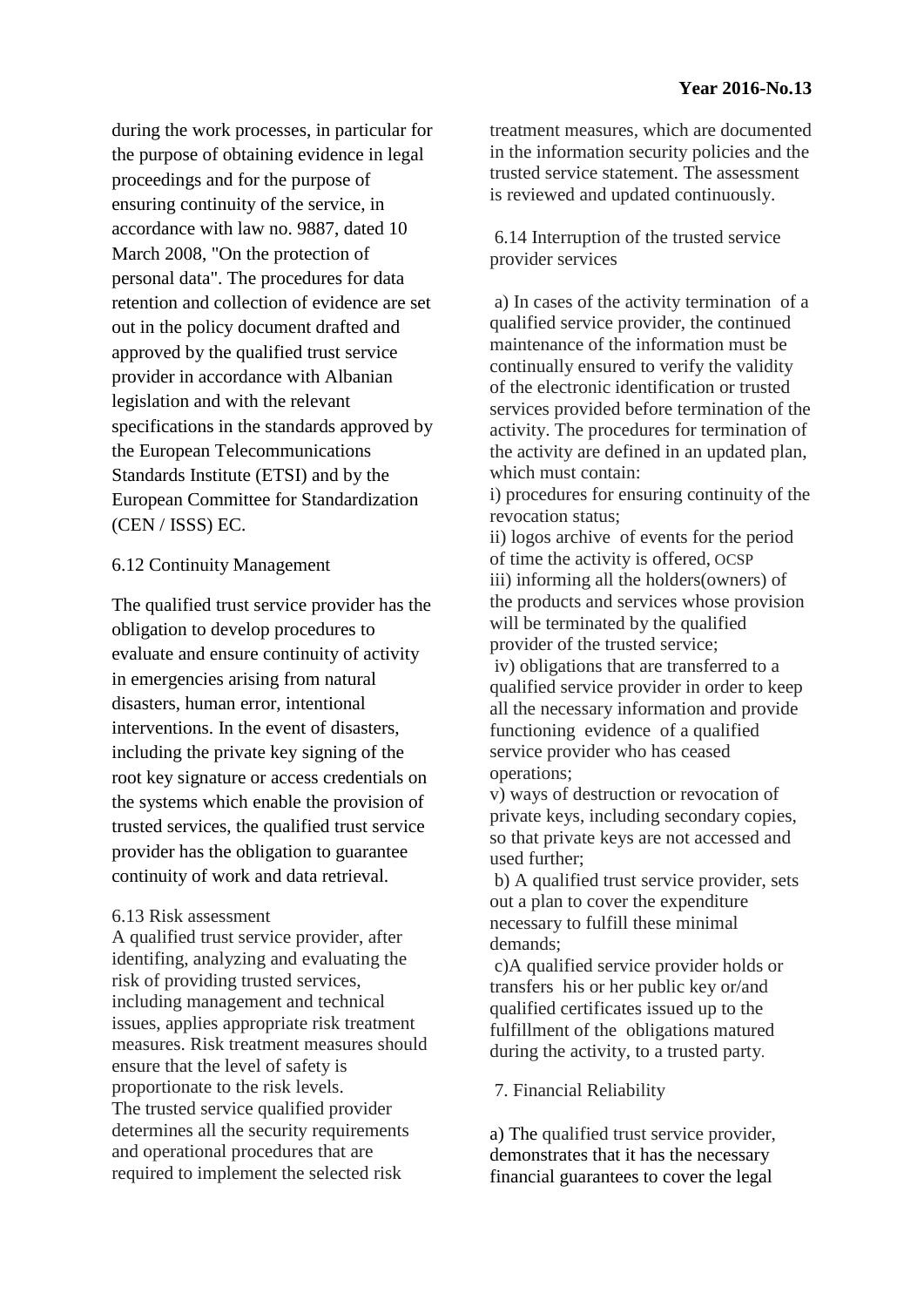responsibilities deriving from Article 41 of Law no. 9880, dated 25.2.2008, "On Electronic Signature", and Article 29 of Law no. 107/2015, "On electronic identification and trusted services". The minimum financial guarantee should be 100 (one hundred) million ALL; b) The value of the security specified in letter "a", point 7 of this regulation is covered by a deposit or bank guarantee or unconditional insurance policy issued by a licensed insurance company and covering this service categories. Financial guarantees must be valid throughout the service provider's activity period and must cover all the secured events; c) Notwithstanding the financial guarantee provided for in point (a) of point 7, a qualified trustee service provider must be insured against any damages that may result for any qualified certificate issued to the signature holder from any breach of contract,breaks of the law or malfunctioning of its product, as follows:

i) up to 5 (five) million ALL for any damage caused because of some financial limitations or other restrictions imposed by the parties to the Qualified Certificate ; ii) up to 10 (ten) million ALL, when the qualified certificate is unlimited and universal. The requirements above do not prohibit a qualified service provider from voluntarily offering insurance policies of higher value than those provided for in this point.

## 8.The obligaton to provide information

The qualified trust service provider is obliged to inform the applicant of a qualified certificate in respect of: a) secure means of creating electronic identification for the trusted service and measures taken in the event of loss or suspicion of appropriation of such means; b) means of storage and clarification of the confidentiality of personal data used; c) security measures applied by qualified trust service provider, of the trusted

service for the protection against unauthorized access to electronic identification tools for the trusted service as well as the applicant's rights as a subject of personal data; d) potential restrictions that will have a qualified certificate; e) notifying that the use of a qualified certificate is voluntary; f) the notification of the revocation procedure;

g) notification of ways to relosve disputes and appeals

The information provided under this letter must be comprehensible to the clients and be made known to any interested party.

# **IV. CONFORMITY AND ASSESSMENT BODIES**

9. Recognition as a conformity and assessment bodies

a) An organ (body) that complets the following conditions is known as an organism:

i) has all the necessary certificates or knowledge relating to the certification of a qualified service provider with the equipment and processes associated with a qualified certification service recognized by the best international practice or standardization organisms in this field; ii) the a conformity and assessment bodies (organism) and all its personnel meet all the requirements provided for in point (b) of point 4 of this regulation;

iii) there is no conflict of interest and its staff is not involved in any activities that may affect their professional and independent evaluation;

iv) provides full transparency for the activity it performs and has detailed reports on each activity performed;

v) has in its possession all the necessary staff and tools related to the specific field or the specific activity that is going to be certified

vi) guarantees the confidentiality of the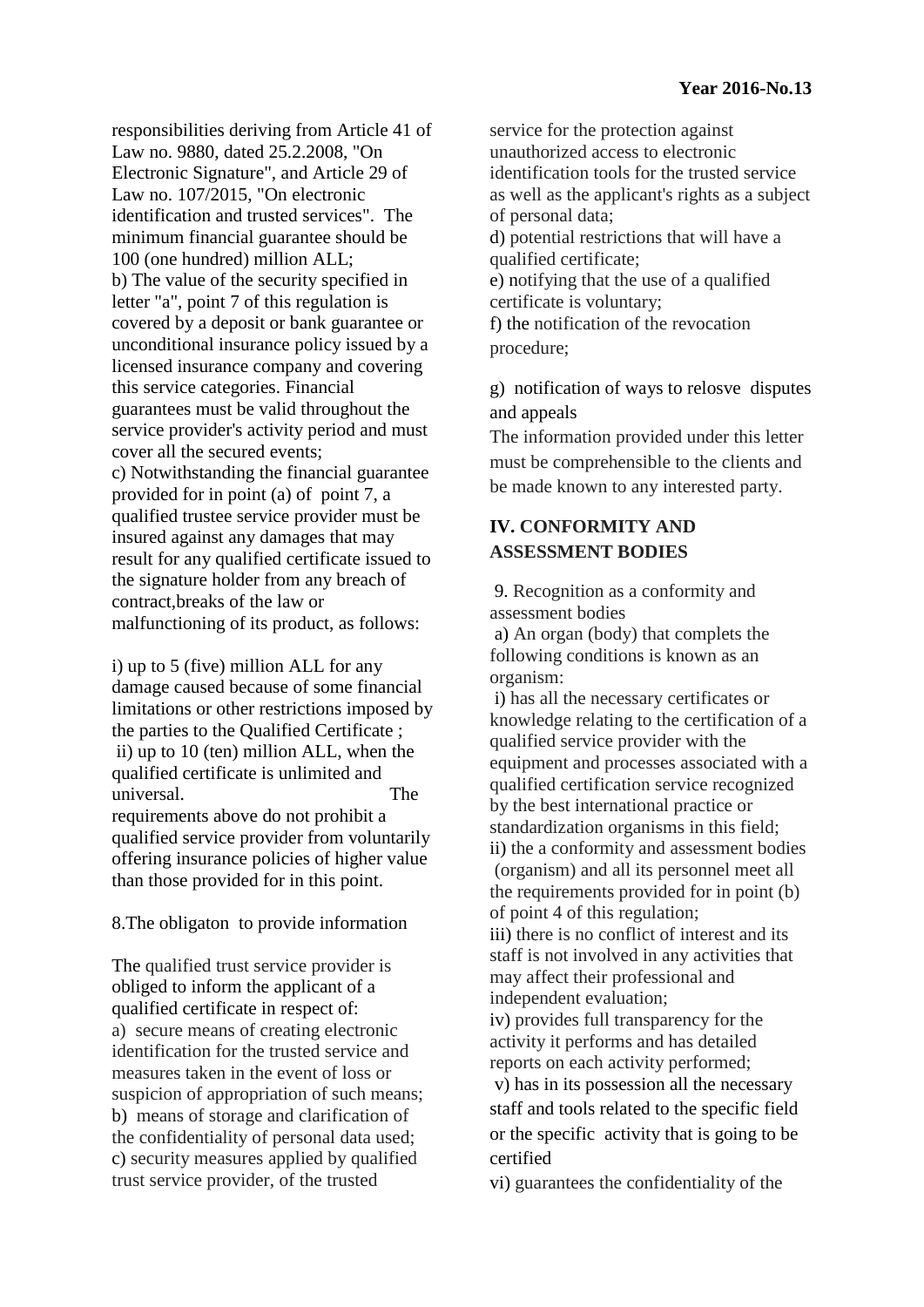information received from the duty and makes it available to the Authority whenever the activity is interrupted.

b) The Authority shall draw up a complete list of specific requirements for each condition specified in letter "a", point 9, and publish an updated list of test and confirmation organisms; c) The Authority may recognize a conformity and assessment bodies for all or a part of the processes or components related to electronic identification and the trusted service;

d) The a conformity and assessment bodies before starting the testing and confirmation services,must make known the fees that will be applied to qualified service providers:

e) The a conformity and assessment bodies certifies in writing or refuses completely or partially the controlled entity. The conclusions became known to the Authority within the deadlines set by the Authority itself;

f) The conflicts between a conformity and assessment bodies and qualified service providers are solved with the Authority intervention and / or in court; e) In cases when the Authority has no a conformity and assessment bodies , the activity of a qualified service provider is deemed to be valid by the Authority and not interrupted, but the deadlines for inspection are halved.

#### 10. Exceptions

Foreign products that are accompanied with the manufacturer's declaration certifying compliance with international technical standards, as confirmed by the a conformity and assessment bodies in the country of origin are exceptioned by the evaluation.

# **V. PROMOTION, REVOCATION AND INFORMATION OF THE**

#### **PARTIES** 11.

Abolition and revocation of certificates

The abolition and revocation of the certificates shall be made only in the cases provided by Law no. 9880, dated 25.2.2008, "On Electronic Signature", and Law no. 107/2015, "On electronic identification and trusted services". 12. Actions that accompany revocation / abolition

a) A revoked / abrogated certificate can no longer be used under any circumstances;

b) The qualified trust service provider of the trusted service enables the immediate suspension of the certificate until the release and verification or not of the reasons for the abolition or revocation of the certificate;

c) The qualified trust service provider immediately notifies the holder of the electronic certificate about the suspension / revocation of the relevant certificate and records the delivery of the notice in time;

d) The Qualified Provider of the trusted service, provides continuous certificate revocation service, 24 hours a day for the whole week, including holidays, so that the holder of the qualified certificate or legally authorized person may submit a certificate or a revocation request, or the Authority itself issues a abrogated order. In any case, before the revocation, the qualified trust service provider will verify whether the request is filed by a person who has the legal right to do so; e) The request for the revocation of the Qualified Certificate is processed immediately. The service provider provides the appropriate means of electronic communication and informs the holders (owners) of the certificates for this, including telephone number , fax or other means; f) The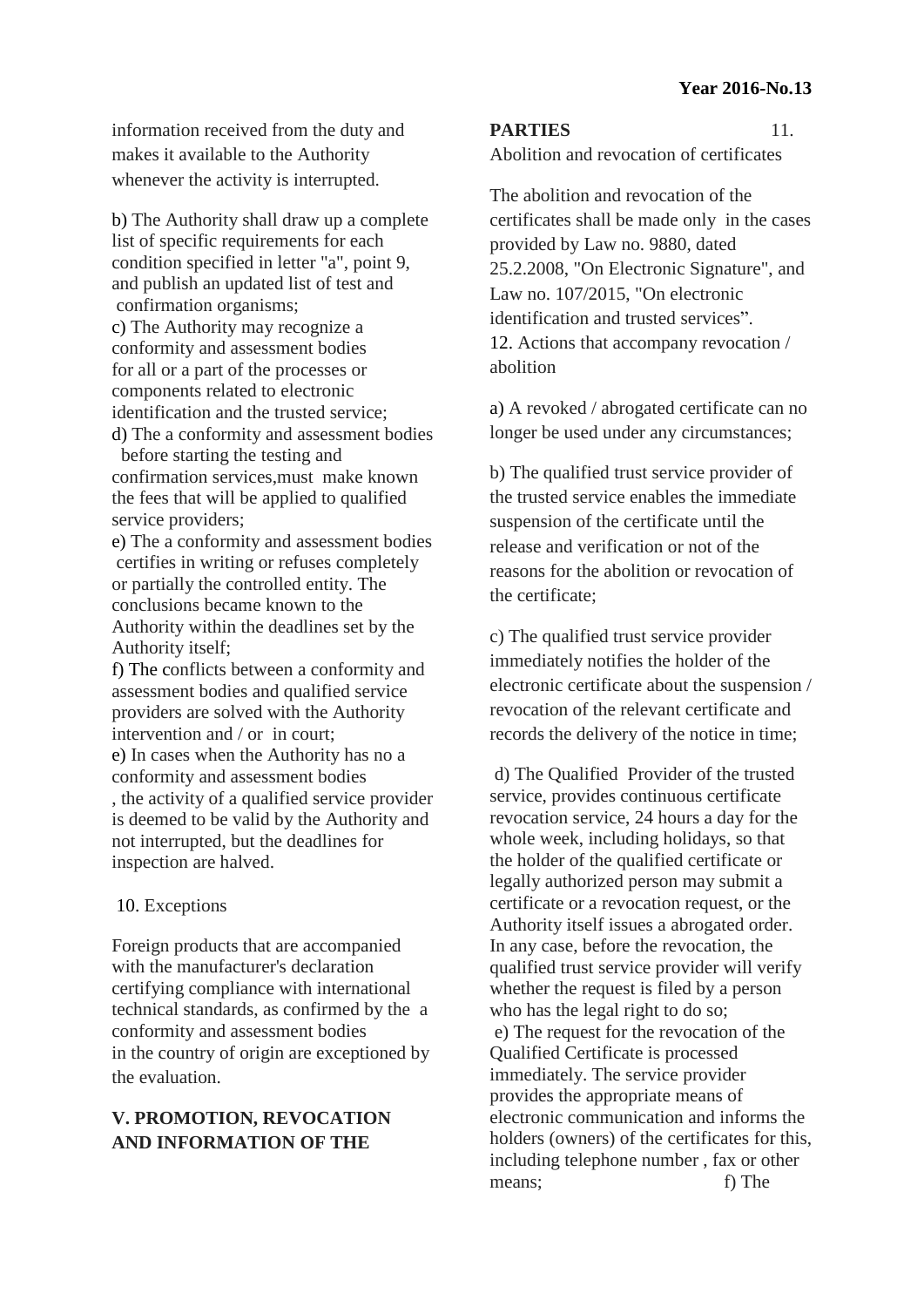Qualified Service Provider, provides the information service about the status of certificates (valid / revoked / repealed), all the time, 24 hours a day, 7 days a week, including holidays. This information should:

i) reflect the status of each certificate; ii)reflect at least the date, time and code of the identification of the revoked / abolished certificates;

iii) be open and free of charge for the beneficiaries of the certificates or third parties.

## **VI. SIGNATURES AND FOREIGN PRODUCTS**

13. Recognition of foreign certificates

Electronic signatures and foreign products for electronic signatures are recognized and enforced in accordance with the agreements entered into by the Republic of Albania with foreign states for their acceptance and exchange of data when they have (fulfill) the minimum of technical reliability and security provided by Law no. 9880, dated 25.2.2008, "On Electronic Signature", Law no. 107/2015, "For electronic identification and trusted services", and the regulation.

14) Procedures for unification of foreign certificates and products.

a) Products and qualified certificates issued by a qualified service provider operating in a foreign country with which the Republic of Albania has signed an agreement are recognized only after this provider submits to the Authority all the required documentation for the recognition of the qualified certificate according to the law and the regulation; b) The documentation pertaining to a qualified foreign trusted provider must be confirmed by the home country Authority that fulfills all safety and assessment requirements as defined by law and the regulation. In any case, the qualified trust service provider is

responsible for the safety of products and foreign certificates issued in our country, as well as for the consequences that may arise from non-fulfillment of obligations by this provider;

c) The Authority publishes in the updated register of certificates public codes for the verification of the certificates issued by foreign service providers recognized in the Republic of Albania.

# ANNEX I

# 1. Security of operations

A qualified service provider should use systems and products that are protected against modification and guarantee the technical security and reliability of processes based on them. Especially:

a) An analysis of security requirements should be made during design and specification phase of each system development project by a qualified service provider to ensure security of IT systems.

b) Integrity of systems and information should be protected against viruses, malicious and unauthorized programs.

c) Media used within the systems must be handled securely to protect them from damage, theft, and unauthorized access.

d) Media management procedures should protect them against aging and deterioration of the media within the time period in which data is needed to be maintained.

e) Procedures should be defined and implemented for all trusted and administrative roles that affect the security of systems and services.

f) A qualified service provider must specify and implement such procedures to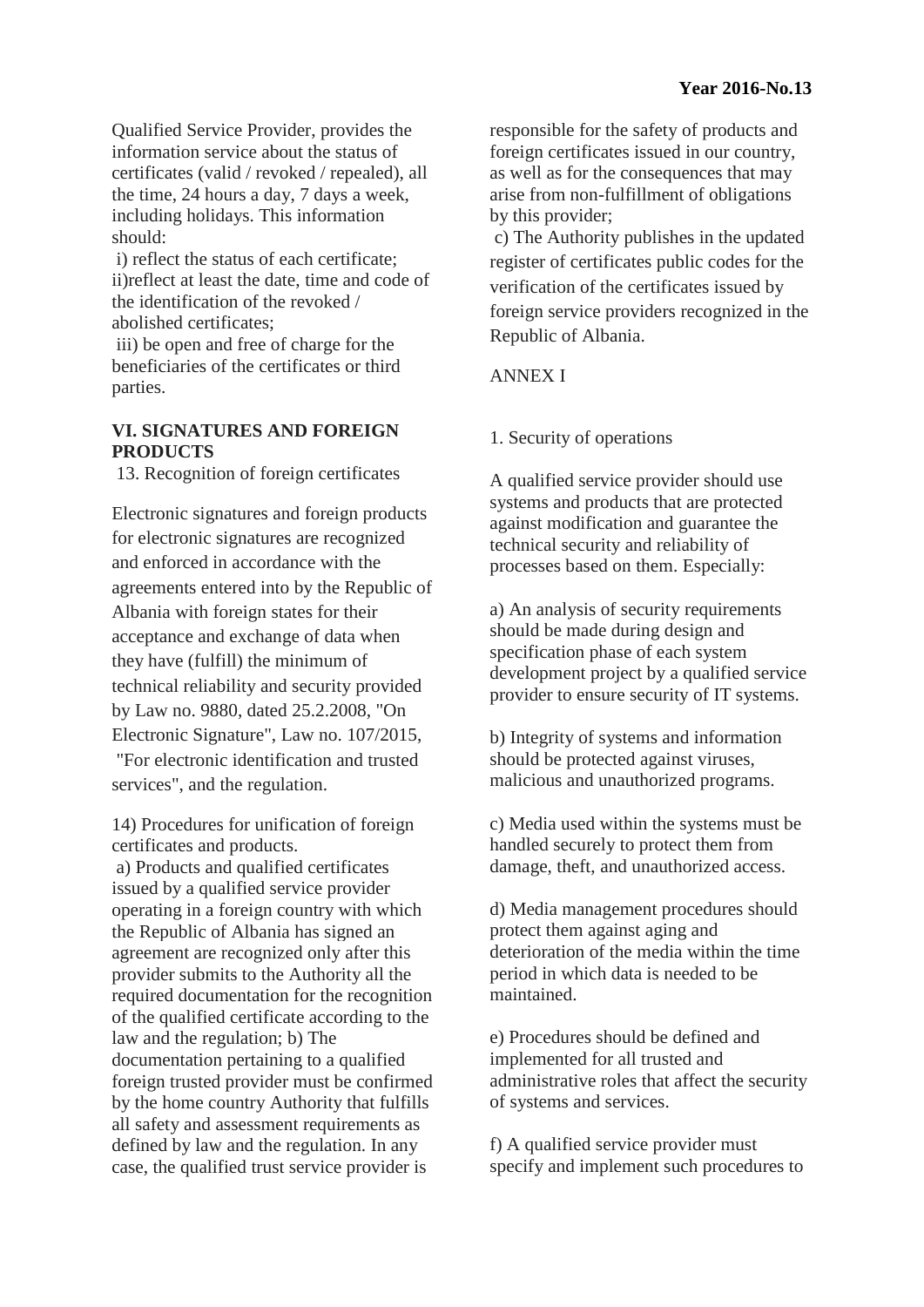ensure that security patches are applied within a reasonable time as they become available. A security patch should not be applied if it would present further weakness or instability that would avoid the benefits of their application. The reason for not applying security patches should be documented.

## 2. Incident Management

## General

System activities related to access to IT systems, users of IT systems, and service requirements will be monitored. Especially:

a) Monitoring activities should consider the sensitivity of any information collected or analyzed.

b) Abnormal system activities indicating potential security breaches, including interference with the Qualified Service Provider's network, shall be detected and reported as an emergency.

c) The Qualified IT Service Provider's IT system will monitor the following events: i. Switching on and off logging functions;

ii. Validity and Usability of Essential Services and Services in the Network and the System. d) A qualified service provider will act promptly and in a coordinated way to respond to incidents and limit the impact of the security breach. A qualified service provider will assign trusted staff to follow all alarms of potentially critical security events and to ensure that relevant incidents are reported in accordance with its internal procedures.

e) A qualified service provider shall establish a procedure to notify interested parties in accordance with the rules of any security breach or loss of integrity that has a significant impact on trusted services and personal data stored in.

f ) In cases where the security breach or loss of integrity effects naturaly or legally the person to whom the service is provided, the qualified trust service provider of the trusted service will also notify the natural or legal person of the security breach or loss of integrity without delay.

g) Audit Reports will be regularly analyzed and reviewed to identify evidence of malicious activity and notify the staff of potential critical security events.

h) Upon detection of a vulnerability that has not been addressed beforehand, the Qualified Trust Service Provider shall take appropriate measures to remedy it within a reasonable time. If this is not possible, the Qualified Trust Service Provider will establish and implement a plan to reduce critical vulnerability or document the factual basis for determining that vulnerabilitys correction is not required (needed).

i) Incident reporting and responsible procedures will be used to minimize security damage by incidents and malfunctions.

## 3. Control access

Access to the Qualified Service Provider's system will only be possible for authorized persons. Especially:

a) Controls will protect the internal network domains from unauthorized access including access by third party owners and third parties. Firewalls should be configured in ways to prevent all